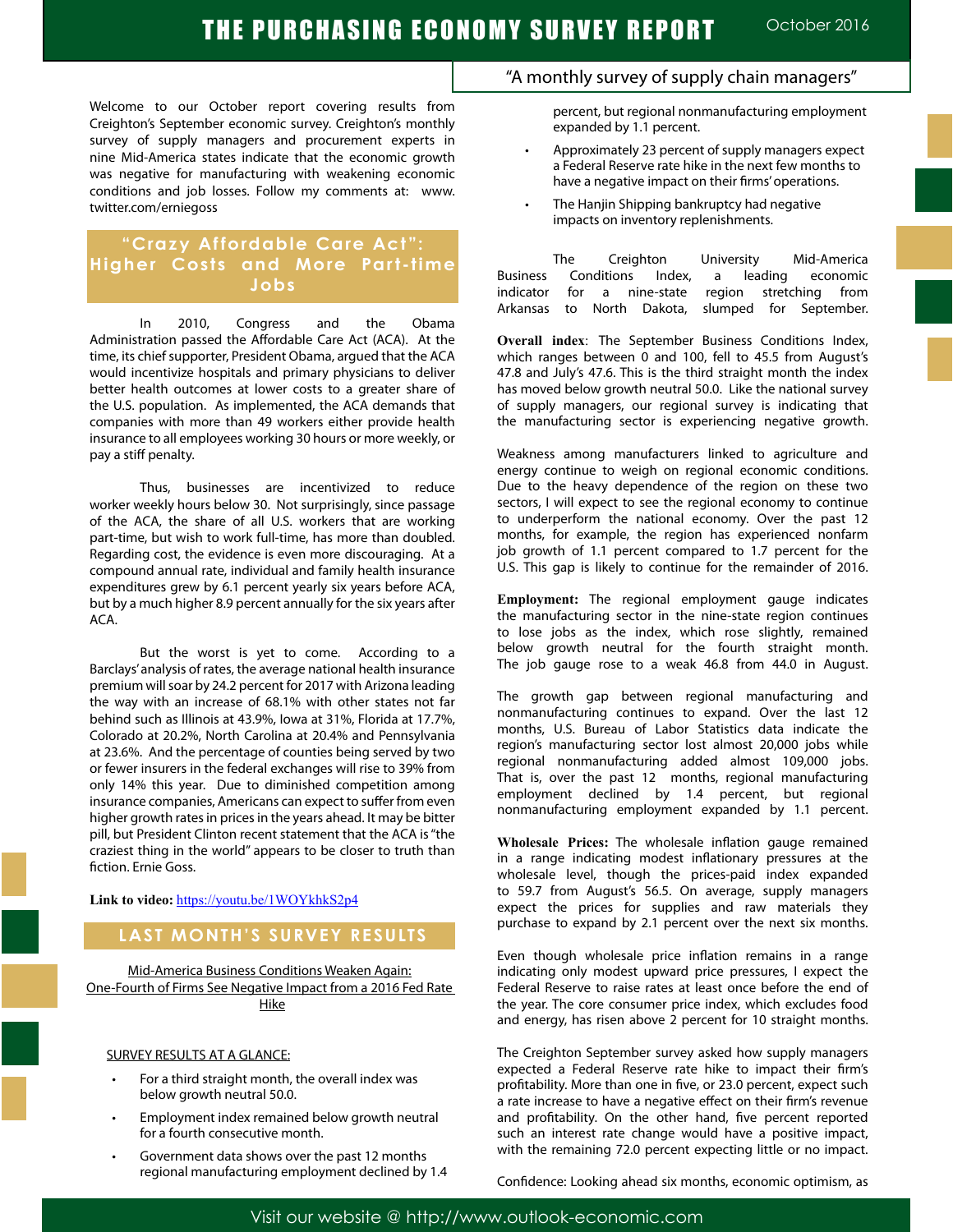### "A monthly survey of supply chain managers"

# THE PURCHASING ECONOMY SURVEY REPORT October 2016

captured by the September business confidence index, increased to a frail 48.5 from August's 45.4. Global economic uncertainty and weakness in the region's agricultural and energy sector are weighing on the business economic outlook of supply managers.

**Inventories:** The September inventory index, which tracks the change in the level of raw materials and supplies, plummeted to 40.1 from August's 52.3. The bankruptcy of Hanjin Shipping was reported by supply managers as a factor restraining imports and inventory replenishment.

**Trade:** The new export orders index plunged to 33.8 from 50.1 in August while the import index fell to 43.4 from 45.8 in August. Supply managers reported the Hanjin Shipping bankruptcy reduced both exports and imports for the month. Global economic weakness added to September trade difficulties.

**Other components:** Components of the September Business Conditions Index were new orders at 41.9, down from 44.4 in August; production or sales index was 45.7, up slightly from 45.2 in August; and delivery speed of raw materials and supplies rose to 53.1 from last month's 52.9.

The Creighton Economic Forecasting Group has conducted the monthly survey of supply managers in nine states since 1994 to produce leading economic indicators of the Mid-America economy. States included in the survey are Arkansas, Iowa, Kansas, Minnesota, Missouri, Nebraska, North Dakota, Oklahoma and South Dakota. of supply managers were new orders at 40.7, production or sales at 44.6, delivery lead time at 52.1, employment at 45.9, and inventories at 36.1. The state's machinery manufacturing industry continues to shed jobs and economic activity. On the positive side, food processors and aircraft and related manufacturers experienced positive growth for the month. **MINNESOTA** 

The forecasting group's overall index, referred to as the Business Conditions Index, ranges between 0 and 100. An index greater than 50 indicates an expansionary economy over the course of the next three to six months. The Business Conditions Index is a mathematical average of indices for new orders, production or sales, employment, inventories and delivery lead time. This is the same methodology, used since 1931, by the Institute for Supply Management, formerly the National Association of Purchasing Management.

### **MID-AMERICA STATES**

#### ARKANSAS

The September Business Conditions Index for Arkansas declined to 45.7 from 47.5 in August. Components of the index from the monthly survey of supply managers were new orders at 41.2, production or sales at 45.1, delivery lead time at 42.6, inventories at 52.3, and employment at 47.4. As in previous months, job losses for durable goods producers more than offset gains for nondurable goods manufacturers for September.

#### IOWA

The September Business Conditions Index for Iowa dipped to a frail 48.0 from August's 48.3. Components of the overall index from the monthly survey of supply managers were new orders at 41.6, production or sales at 45.6, delivery lead time at 52.3, employment at 49.0, and inventories at 52.3. Significant declines in exports of machinery manufacturing, an important Iowa export, has had a negative impact on Iowa's manufacturing sector including metal producers. Despite the downturn in the export of processed food, Iowa's food processing industry continues to expand at a solid pace.

#### KANSAS

The Kansas Business Conditions Index for September slumped to a very weak 43.9 from 47.6 in August. Components of the leading economic indicator from the monthly survey

- U.S. non-farm payrolls rose by 156,000 in Septeml and the unemployment rate ticked up to 5%.
- The U.S. Case-Shiller home price index fell by a season adjusted 0.1% for July and is 5.0% above the reading July 2015.

- The Creighton PMI fell below growth neutral September. Surveys indicate that the Mid-Amer region manufacturing sector is losing jobs and econor activity.
- Average hourly earnings rose 0.2% as employers struggless to find qualified workers.
- The U.S. trade deficit for August rose more than expect to \$40.7 billion as the trade deficit with China wider to \$33.9 billion.

The September Business Conditions Index for Minnesota declined to 48.4 from 49.4 in August. Components of the overall index from the monthly survey of supply managers were new orders at 41.7, production or sales at 45.7, delivery lead time at 48.0, inventories at 54.1, and employment at 52.6. The state's food processing industry continues to expand at a solid pace. The industry has increased employment by almost 5 percent over the past 12 months. Offsetting this growth were downturns among metal manufacturers and machinery producers.

#### MISSOURI

- **Federal Reserve (Fed) Meetings: On Nov. 2,** interest rate setting committee of the Fed meet consider changing short-term interest rates. While the may not raise rates at this meeting, they are likely to the stage for a Dec. rate increase in their post-meet statements.
- The Jobs Report: On Nov. 4, the Bureau of Labor Statistics will release the September jobs report. Anoth very strong report (i.e. more than 200,000 jobs) will put the Federal Reserve to raise rates at their December 20 meeting.
- $\cdot$  **PMIs for U.S. and Mid-America:** On Nov. Creighton and the Institute for Supply Manageme will release their readings on manufacturing in M America and U.S. Another set of readings below grow neutral 50.0 will be bearish for U.S. stocks and potential thwart a Fed November rate hike.

The September Business Conditions Index for Missouri slumped to 47.3 from August's 48.5. Components of the overall index from the survey of supply managers were new orders at 41.5, production or sales at 45.4, delivery lead time at 48.1, inventories at 52.9, and employment at 48.5. Fabricated metal producers and machinery manufacturers in the state continue to experience pullbacks in economic activity, especially for those firms linked to international markets.

#### NEBRASKA

|                                   | UNUMY SURVEY REPURT<br>OCIODEI ZUTO                                                                                                                                                                                |
|-----------------------------------|--------------------------------------------------------------------------------------------------------------------------------------------------------------------------------------------------------------------|
|                                   | "A monthly survey of supply chain managers"                                                                                                                                                                        |
| y to<br>tral<br>for<br>ew<br>e at | income of people who will live with them but aren't<br>going to be on the mortgage to qualify. As Yogi Berra<br>might say its déjà vu all over again. Did these folks sleep<br>through the 2007-09 housing crisis? |
| rers<br>nal<br>vth.               | Survey results for October will be released on the first business<br>day of next month, November 1.                                                                                                                |
| ber                               | Follow Goss on twitter at http://twitter.com/erniegoss<br>For historical data and forecasts visit our website at:<br>http://www2.creighton.edu/business/economicoutlook/                                           |
| ally<br>ı for                     |                                                                                                                                                                                                                    |
|                                   |                                                                                                                                                                                                                    |
| for<br>rica<br>mic                |                                                                                                                                                                                                                    |
| jgle                              |                                                                                                                                                                                                                    |
| ted<br>ned                        |                                                                                                                                                                                                                    |
|                                   |                                                                                                                                                                                                                    |
| the<br>s to<br>hey<br>set<br>ing  |                                                                                                                                                                                                                    |
| bor<br>:her<br>ush<br>016         |                                                                                                                                                                                                                    |
| , 1,<br>ent<br>1id-<br>wth        |                                                                                                                                                                                                                    |
| ally                              |                                                                                                                                                                                                                    |

The September Business Conditions Index for Nebraska fell to 44.6 from 47.3 in August. Components of the index from the monthly survey of supply managers for September were new orders at 40.9, production or sales at 44.7, delivery lead time at 48.8, inventories at 42.3, and employment at 46.4. Despite weakness among machinery manufacturers in the state, metal manufacturers are experiencing improving economic conditions. However, manufacturers linked to international markets continue to experience pullbacks in economic activity.

#### NORTH DAKOTA

North Dakota's leading economic indicator for September remained below growth neutral 50.0, though the Business Conditions Index expanded for a second straight month to 48.2 from August's 40.9. Components of the overall index from the monthly survey of supply managers were new orders at 48.8, production or sales at 45.6, delivery lead time at 48.9, employment at 49.2, and inventories at 48.3. The negatives among North Dakota firms are getting much less negative. As per barrel oil prices stabilize over \$50, as anticipated by many oil analysts, North Dakota manufactures should begin to add jobs in the months ahead. If on the other hand, oil prices once again move to \$40 and below per barrel, the state will continue to lose manufacturing and related jobs.

### **OKLAHOMA**

After moving above growth neutral for May, Oklahoma's Business Conditions Index has been below 50.0 for four consecutive months. The September index sank to a regional low of 40.3 from 44.0 in August, also a regional low. Components of the overall September index from a survey of supply managers in the state were new orders at 40.5, production or sales at 44.3, delivery lead time at 35.9, inventories at 35.8, and employment at 45.1. Both durable goods producers and nondurable goods manufacturers in the state continue to lose jobs. If OPEC is successful in pushing per barrel oil prices in the range of \$55 to \$60, Oklahoma manufacturers will see improving economic conditions.

#### SOUTH DAKOTA

The Business Conditions Index for South Dakota fell to a regional

# THE PURCHASING EC

high 51.1 from 53.2 in August, also a regional high. Contrary the rest of the region, the index has been above growth neutral for nine straight months. Components of the overall index the September survey of supply managers in the state were n orders at 42.4, production or sales at 46.4, delivery lead time 65.7, inventories at 49.9, and employment at 51.4. Manufactur in South Dakota linked to agriculture, energy and internatio markets are experiencing slower, but positive grow

## **THE BULLISH NEWS**

# **THE BEARISH NEWS**

### **WHAT TO WATCH**

L

Ĩ

### **Goss Eggs (Recent Dumb Economic Moves)**

 • Government supported mortgage-finance giant Freddie Mac is loosening income and documentation requirements for first-time mortgage applicants. Under the Freddie program, applicants will be able use the